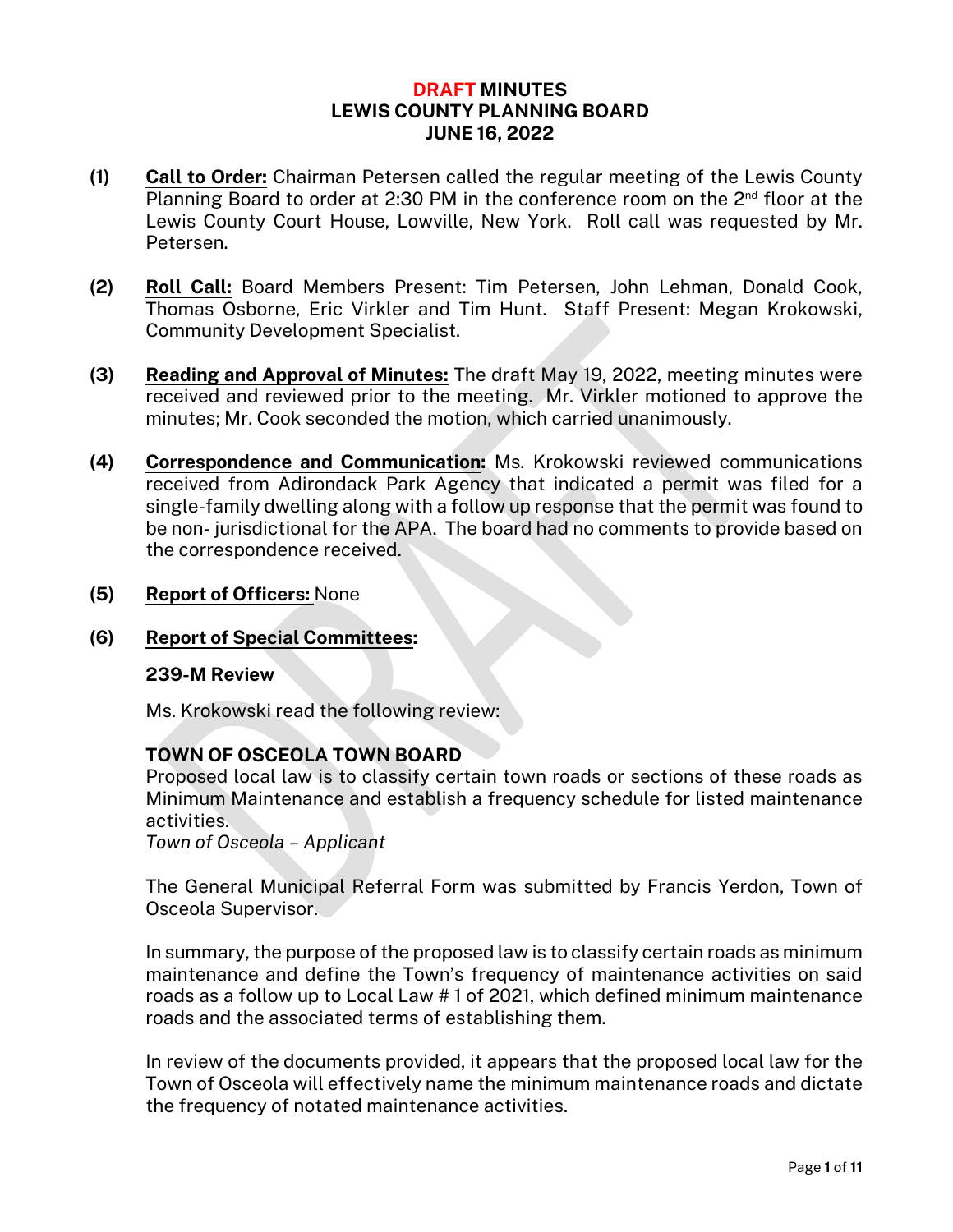# Recommendation: Approve

The Board discussed suggesting the addition of physical location identification and the specific milage be included. Furthermore, the Board would like to ensure proper signage is going to be provided disclosing the minimum maintenance roads on each end at the point that maintenance discontinues.

Additionally, the Board discussed the recommendation to consider updating the respective zoning to reflect the designated minimum maintenance roads.

Considerations should be made about providing an update to the zoning policy to discourage permanent occupancy on minimum maintenance roads.

With no further questions or comments, Mr. Lehman made a motion to approve the proposed action with the recommendations; Mr. Cook seconded this motion, which carried unanimously.

Ms. Krokowski then read the second review:

#### **VILLAGE OF TURIN BOARD OF TRUSTEES**

Proposed adoption of the Village of Turin Comprehensive Plan *Village of Turin – Applicant*

The proposed Comprehensive Plan, General Municipal Referral Form, and signed FEAF were submitted by Michelle Capone, DANC, on behalf of the Village of Turin's Mayor, Joshua Leviker.

#### **Village of Turin Comprehensive Plan**

The Village of Turin's Comprehensive Plan document was reviewed in its 50-page entirety.

Contained in the Comprehensive Plan is the recommendation that the document be reviewed every 5 years by the respective board and stakeholders to ensure that the plan continues to align with the needs of a changing community.

It is suggested that the section titled 'How this Comprehensive Plan can be used' be moved to the end of this document, just prior to the Appendix, as it is referencing development goals and housing goals that have yet to be reviewed.

On Page 13, consider rephrasing "*In addition to skiing, the site offers snow tubing and terrain parks with a focus on freestyle skiing and riding, as well as disc golf and events, including weddings, in the summer*" for clarity and conciseness.

Relative statistics listed in the Employment and Income section on page 18, *"59.1% of Village residents 16 years and over are in the labor force. The unemployment rate for those in the labor force is very low, at 2.7%"*, it would be helpful to include the County's overall unemployment rate to further demonstrate that 2.7 is 'very low'.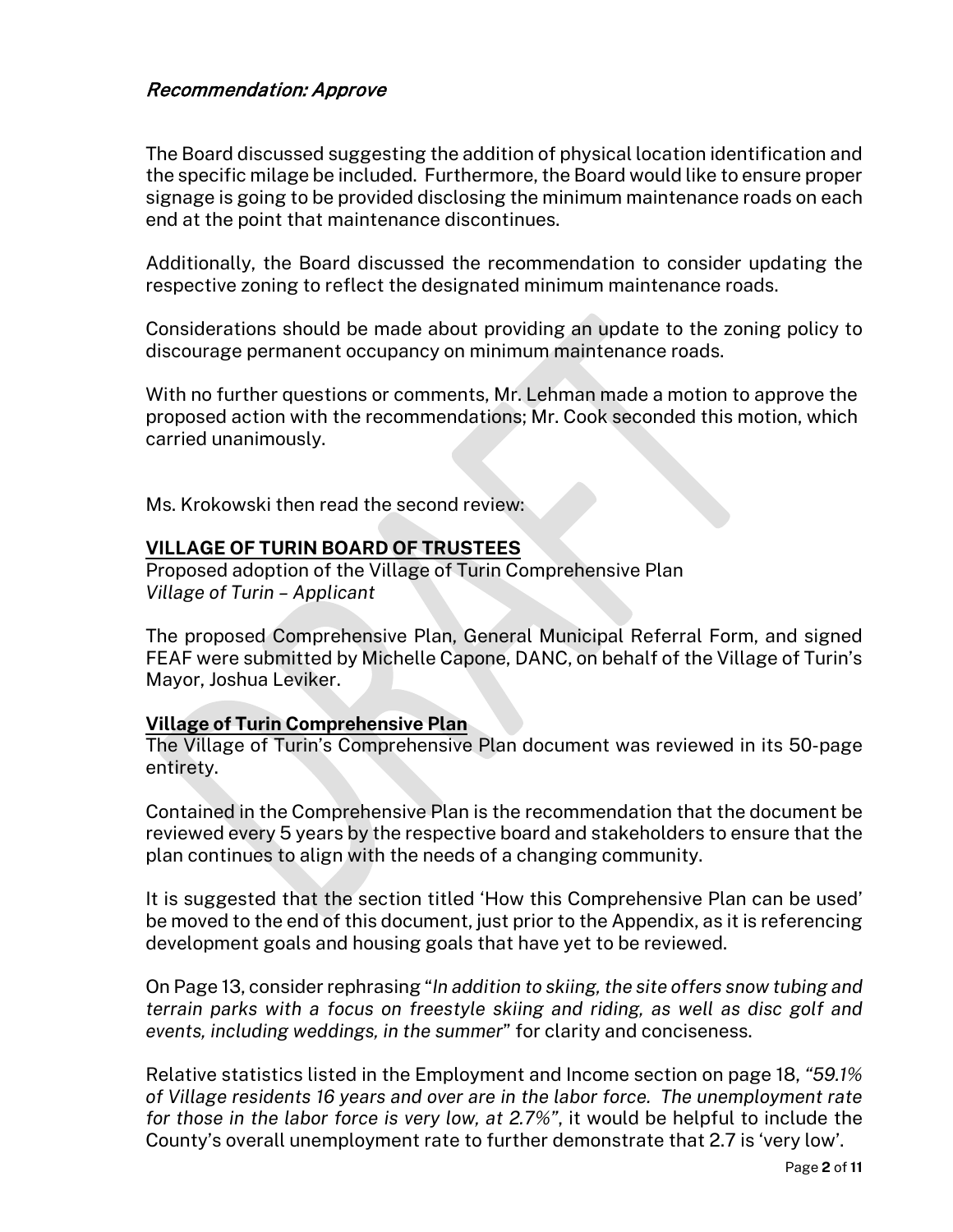Being that the Village of Turin Rural Development Code does have stipulations for mobile homes and travel trailers under Article F, please confirm these requirements are still adequate for the Village's Vision and Comprehensive Plan moving forward or if this type of housing should be more heavily regulated.

The final paragraph on page 20 discusses the Town of Turin's zoning. It is suggested that the Comprehensive Plan references to the map provided on page 22 and that the Village considers adding a formal naming system such as, Figure 1, as there are multiple maps throughout the document.

The first full paragraph discusses the Village of Turin being in a certified agricultural district. There is a map that corresponds to this paragraph on page 23, please consider continuing the above-mentioned naming system and making a formal reference.

Page 25, paragraph one is referring to the different property classes and various properties in Turin, please reference the map provided on page 26 and continue the suggested formal naming system.

Page 31, under Update/adopt and enforce zoning section; *"…however* you *could establish or strengthen regulations on certain items like junkyards, fences, setbacks, and other items.* You *should also review the siting requirements of properties around the wellhead districts and the certified agricultural lands."* Consider replacing 'you' with 'the Village of Turin".

The first paragraph on page 33 states "*The Village is located at the southeastern tip of the Tug Hill Plateau. It is characterized by agricultural land and wetlands*. "Consider adding a comma after Plateau and combining the two sentences. Additionally, please verify that agricultural land and wetlands were the only characteristic noted for this area.

Page 33, paragraph 4, "*Recreational opportunities abound in the Village, as well as right outside its boundaries in the surrounding towns. The Village is home to snowmobile trails as well as a golf course. Snow Ridge Ski Resort as well as several state parks are located nearby*." This seems contradictory to the statement provided on page 10 "*Given the geographic size of the Village, while there are some recreational opportunities within the Village itself, there are many opportunities within a few minutes of the Village."* Please review and update accordingly.

#### Recommendation: Approve with Recommendations

- 1. Consider moving the section titled 'How this Comprehensive Plan can be used' to the end of this document, just prior to the Appendix, as it is referencing development goals and housing goals that have yet to be reviewed.
- 2. It is suggested that the following sentence on page 12 is rephrased for clarity and conciseness: "*In addition to skiing, the site offers snow tubing and terrain parks with a focus on freestyle skiing and riding, as well as disc golf and events, including weddings, in the summer*."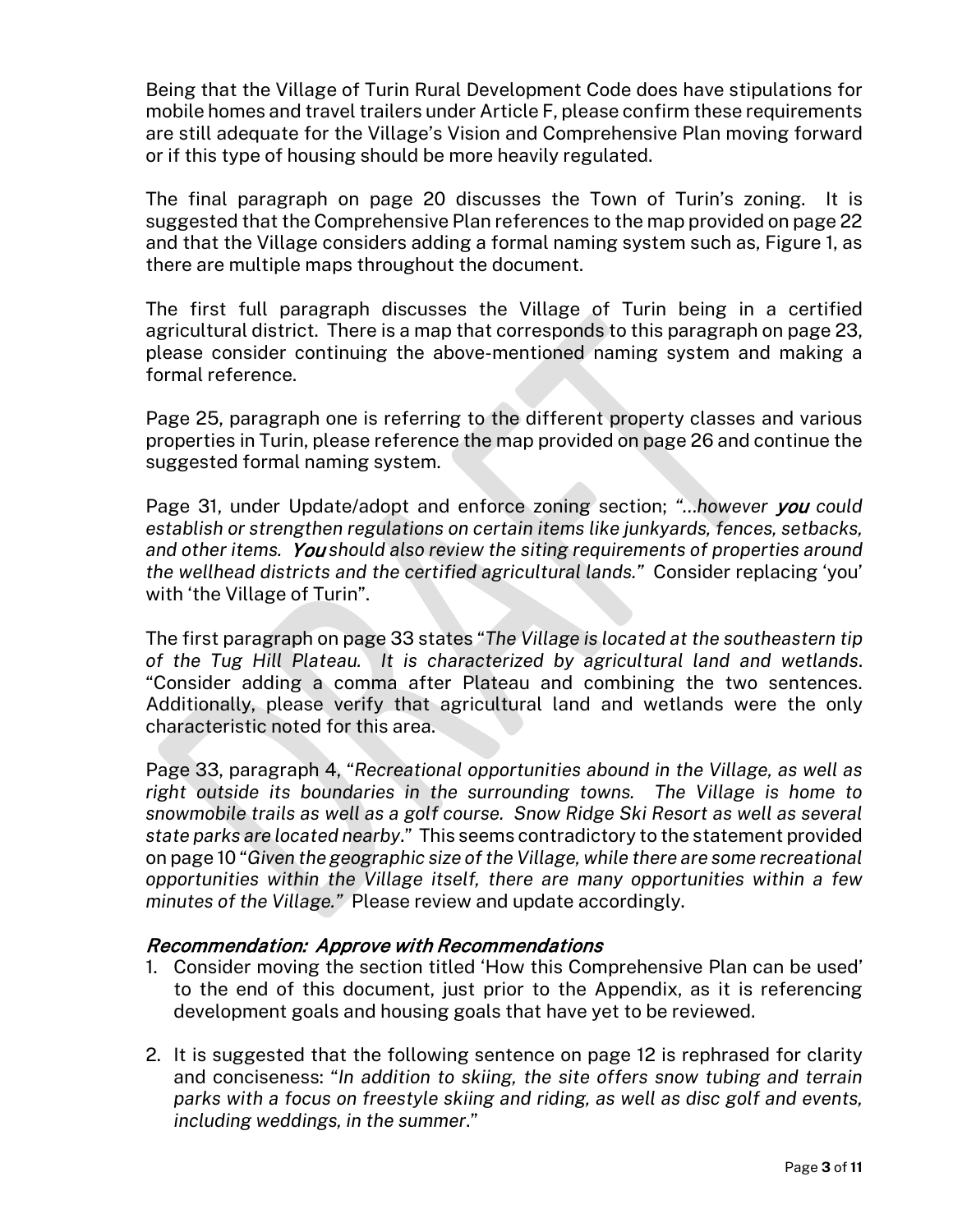- 3. Relative statistics listed in the Employment and Income section on page 18, *"59.1% of Village residents 16 years and over are in the labor force. The unemployment rate for those in the labor force is very low, at 2.7%"*, it would be helpful to include the County's overall unemployment rate to further demonstrate that 2.7 is 'very low'.
- 4. To ensure there is a purpose in referencing mobile homes (page 19), please elaborate whether the current stipulations for mobile homes and travel trailers under Article F of the Village's Rural Development Law are still adequate for the Village's Vision and Comprehensive Plan moving forward or if this type of housing should be more heavily regulated.
- 5. The final paragraph on page 20 discusses the Town of Turin's zoning. It is suggested that the Comprehensive Plan references to the map provided on page 22 and that the Village considers adding a formal naming system such as, Figure 1, as there are multiple maps throughout the document.
- 6. The first full paragraph discusses the Village of Turin being in a certified agricultural district. There is a map that corresponds to this paragraph on page 23, please consider continuing the naming system mentioned in recommendation number 5 and adding a formal reference to the paragraph.
- 7. Page 25, paragraph one is referring to the different property classes and various properties in Turin, please reference the map provided on page 26 and continue the formal naming system mentioned in recommendation number 5.
- 8. Consider replacing 'you' with 'the Village of Turin" on Page 31, under Update/adopt and enforce zoning section; *"…however* you *could establish or strengthen regulations on certain items like junkyards, fences, setbacks, and other items.* You *should also review the siting requirements of properties around the wellhead districts and the certified agricultural lands."*
- 9. The first paragraph on page 33 states "*The Village is located at the southeastern tip of the Tug Hill Plateau. It is characterized by agricultural land and wetlands*." Consider adding a comma after Plateau and combining the two sentences. Additionally, please verify that agricultural land and wetlands were the only characteristic noted for this area.
- 10. Page 33, paragraph 4, "*Recreational opportunities abound in the Village, as well as right outside its boundaries in the surrounding towns. The Village is home to snowmobile trails as well as a golf course. Snow Ridge Ski Resort as well as several state parks are located nearby*." This seems contradictory to the statement provided on page 10 "*Given the geographic size of the Village, while there are some recreational opportunities within the Village itself, there are many opportunities within a few minutes of the Village."* Please review and update accordingly.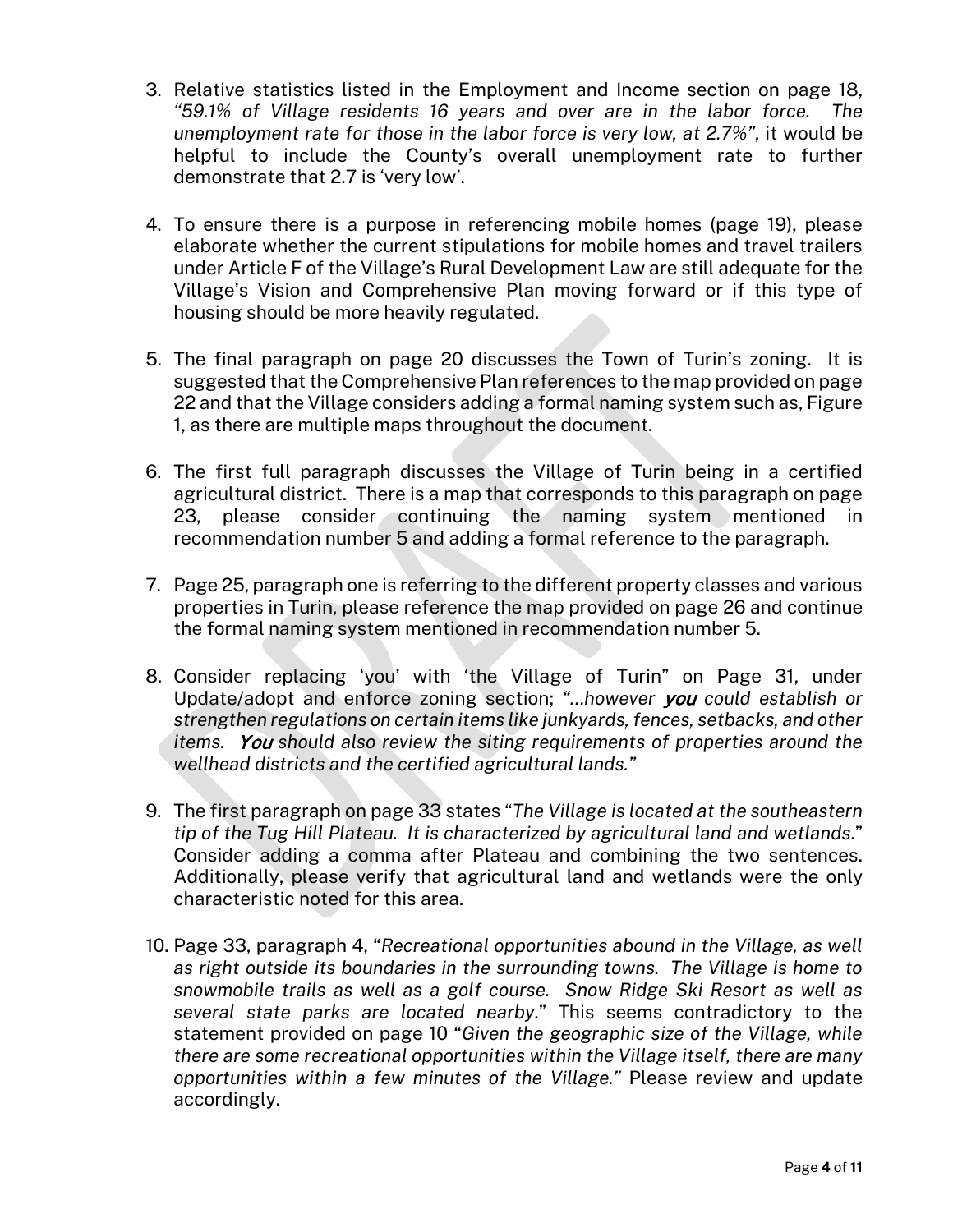Note: *After reviewing the document for content, a variety of grammatical errors were identified. As a courtesy, reference to the errors found will be sent separately to the Village Clerk for correction prior to finalizing the document.*

The County Planning Board discussed additionally asking the Village of Turin why they are discussing Snow Ridge, which is not in the Village and would like to add this to recommendation 2.

The Board had a brief discussion regarding recommendation 8, to determine if the preparer was intending it to single out the reader, they decided that was not their intention and that the recommendation should remain as is.

With no further discussion, Mr. Peterson made a motion to approve with conditions and additions; Mr. Virkler seconded the motion, which carried unanimously.

Ms. Krokowski read the next review:

#### **VILLAGE OF LOWVILLE BOARD OF TRUSTEES**

Proposed zoning text amendment to amend Chapter 201 of the Code of the Village of Lowville, Zoning. *Village of Lowville – Applicant*

The proposed amendment, General Municipal Referral Form, and signed FEAF were submitted by Danielle St. Louis on behalf of Mayor Joseph Beagle.

#### **Village of Lowville Zoning Law Revision**

In summary, the purpose of the proposed law is to rename the neighborhood commercial zone and add a second neighborhood commercial zone that is intended for properties that are currently in the Industrial and Neighborhood Commercial Zones located in the center of the Village. Additionally, this law aims to amend specific dimensional standards for the Industrial Zone.

Proposed update to Chapter 201- Zoning:

Chapter 201 of the Code of the Village of Lowville is hereby amended as follows:

*A. § 201-230 of the Code shall be amended to add the following to the lot coverage definition thereto:*

*That the percentage of the lot area covered by the building area, including all principal and accessory structures, decks, porches, and carports which are open at the sides, but excluding parking lots and access driveways and roadways.*

The underlined addition provides additional clarity to the definition of Lot Coverage to clearly exclude parking lots, driveways and roads from Lot Coverage.

*B. § 201-230 of the Code shall amended to add the following definition: Silo - An accessory structure used for either Agricultural or Manufacturing storage*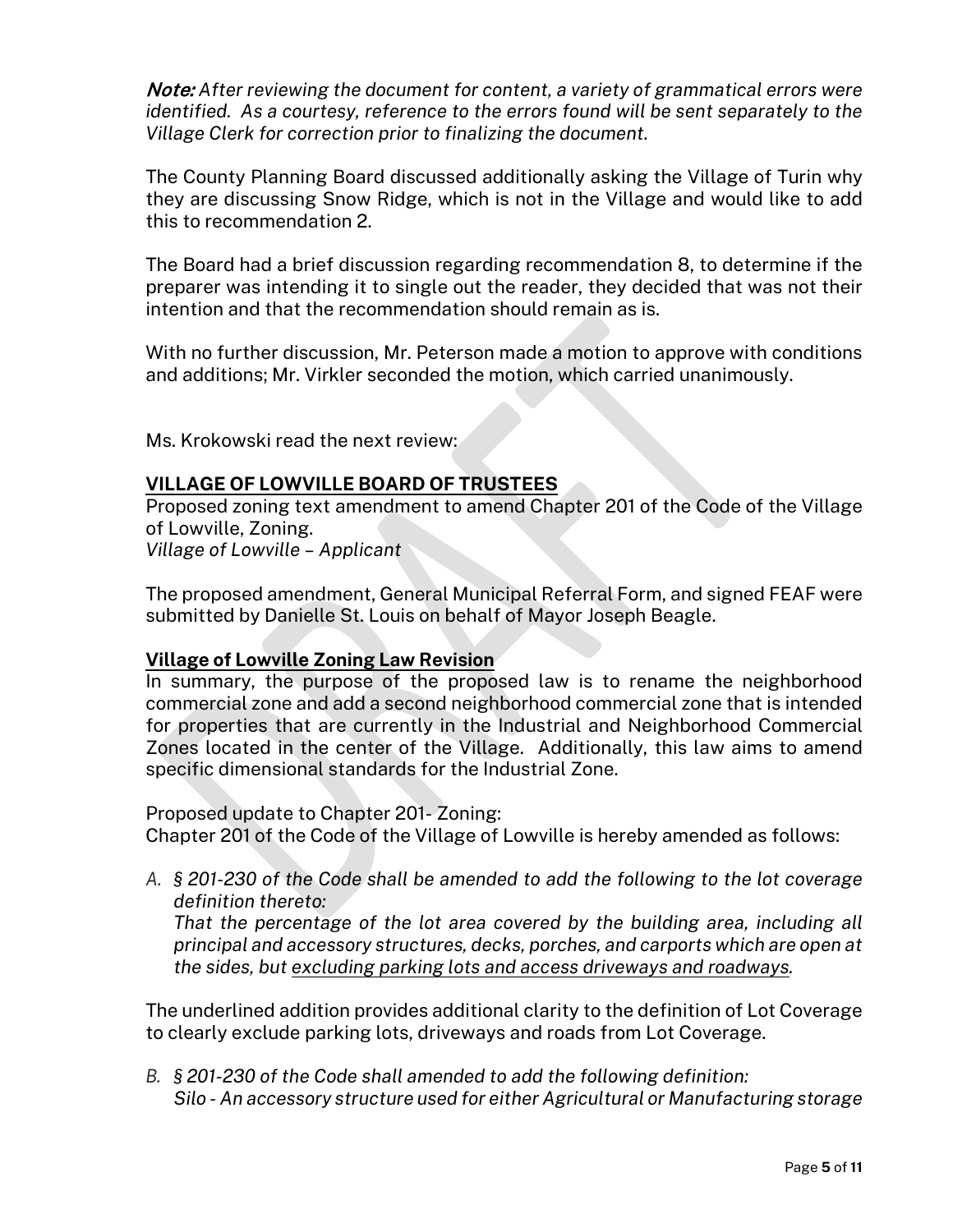Previously, there was not a definition for 'Silo', so one was added to provide clarity regarding silos used for agricultural or manufacturing purposes.

*C. § 201-310 of the Code shall be amended Neighborhood Commercial (NC) zone thereto:* Neighborhood Commercial 1 (NC-1):

This change updates Neighborhood Commercial (NC) to Neighborhood Commercial 1 (NC-1)

D. *§ 201-310 of the Code shall be amended to add the following zone thereto:*  Neighborhood Commercial 2 (NC-2): *To provide a pedestrian oriented, mixeduse (residential, small-scale commercial, warehousing, and light industrial uses) transition between Industrial zones, Neighborhood Commercial zones and surrounding residential areas.*

This adds an additional zone and defines the new zone, Neighborhood Commercial 2 (NC-2)

*E. § 201-320 of the Code shall hereby adopt the Village of Lowville Zoning Map annexed hereto as Exhibit "A".*

Updated map provided by Danielle St. Louis on June 8th reflects the transition of several parcels to Neighborhood Commercial 2 (NC-2) and updates Neighborhood Commercial to Neighborhood Commercial 1 (NC-1).

- *F. § 201-420, Schedule A, of the Code shall be amended to revise the existing Neighborhood Commercial zone to reflect Neighborhood Commercial 1 (NC-1)*
- *G. § 201-420, Schedule A, of the Code shall be amended to permit the following uses in the Neighborhood Commercial 2 (NC-2) Zone with a zoning permit: Accessory dwelling unit, Dwelling, one-family, Dwelling, two-family, Home-based Business, and Small solar energy system*
- *H. § 201-420, Schedule A, of the Code shall be amended to permit the following uses in the Neighborhood Commercial 2 (NC-2) Zone with a zoning permit and site plan review: Bed-and-breakfast inn, Boarding house, Office, business, and Restaurant/no alcohol*
- *I. § 201-420, Schedule A, of the Code shall be amended to permit the following uses in the Neighborhood Commercial 2 (NC-2) Zone with a zoning permit, site plan review, and special use permit: Apartment complex, Brewpub, Club, Community Center, Convenience store, Daycare, child, Dwelling, group, Dwelling, multiple-family, Essential facilities, Funeral home, Hospital, Hotel, Light industrial use 1, Mixed-use development, Motel, Recreation, indoor, Recreation, outdoor, Religious institution, Restaurant/bar, Retail sales and service, general, School, and Warehousing*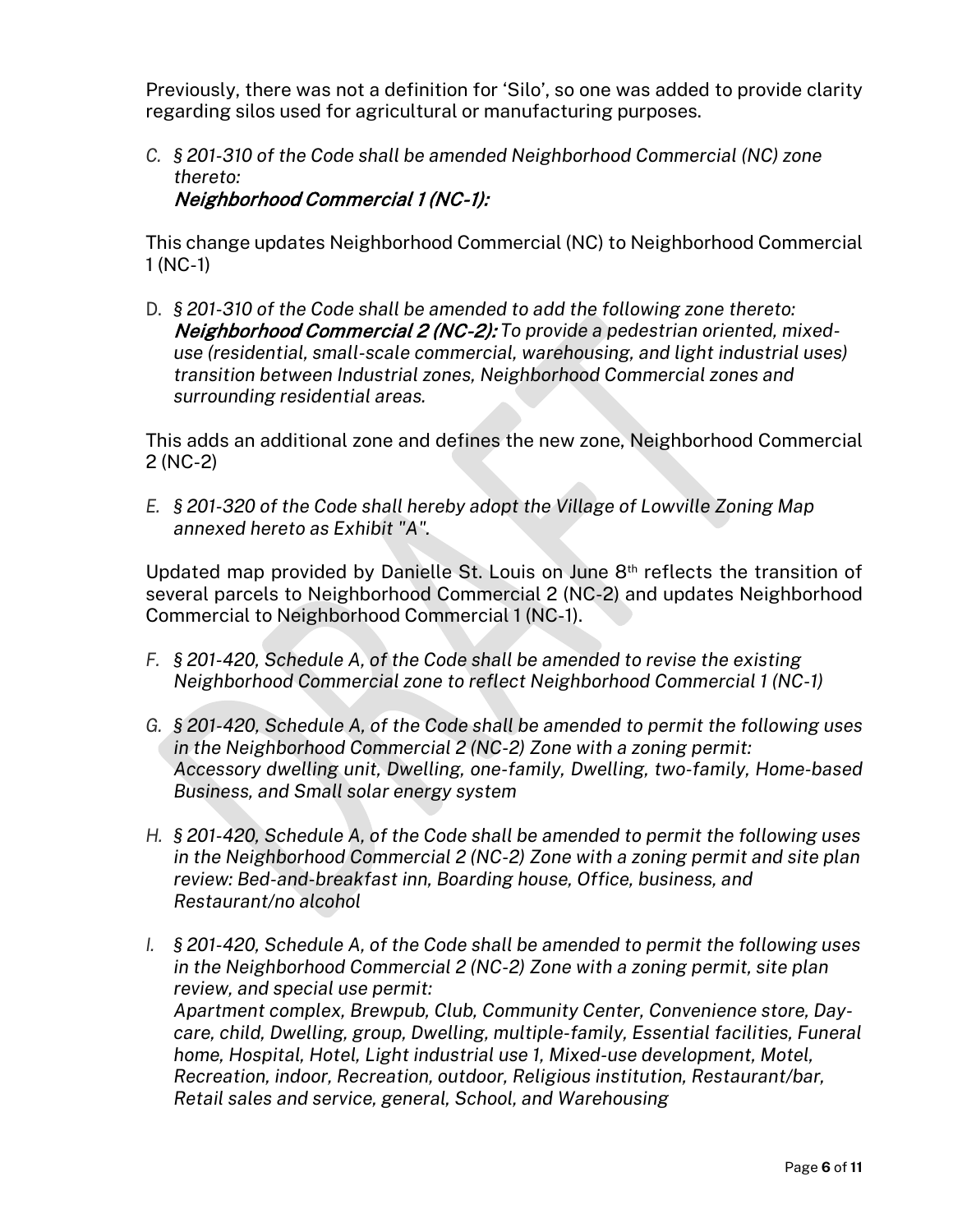- *J. § 201-420, Schedule A, of the Code shall be amended to prohibit the following uses in the Neighborhood Commercial 2 (NC-2) Zone: Agricultural use, Car wash, Cemetery, Garage, public, Garage, repair, Gasoline outlet, retail, Industrial use, Manufactured home park, Park, Parking lot, Principle solar energy system, Retail sales and service, large product, Truck terminal, and Wholesale trade*
- *K. § 201-420, Schedule A, of the Code shall be amended to reference "See § 510- 540" for the Accessory structure or use in the Neighborhood Commercial 2 (NC-2) Zone.*
- *L. § 201-420, Schedule A, of the Code shall be amended to reference "See note below" for the Manufactured home use in the Neighborhood Commercial 2 (NC-2) Zone.*
- *M. § 201-430, Schedule B, of the Code shall amend "NC" to "NC-1".*

*N. § 201-430, Schedule B, of the Code shall be amended to reflect the following Dimensional Requirements within the Neighborhood Commercial 2 Zone: Minimum lot size: 9,000 square feet Minimum frontage: 70 feet Minimum depth: 125 feet Front yard, minimum: Lesser if the yards previously established on adjacent parcels\* Front yard, maximum: Lesser of the yards previously established on adjacent parcels\* Side yard minimum: 8 feet Rear yard minimum: 30 feet Maximum lot coverage: 35% Principle/building minimum height \*\*: - Principle building maximum height \* \*: 35 feet Accessory building maximum height \* \*\*: 20 feet*

- *0. § 201-430, Schedule B, of the Code shall be amended to reflect the following Dimensional Requirement relative to the Industrial zone: Maximum lot coverage: 50% Accessory building maximum height \* \*\*: 50 feet*
- *P. § 201-430, Schedule B, of the Code shall amend "Accessory building maximum height\* \*" to "Accessory building/structure maximum height\* \* \*"*
- *Q. § 201-430, Schedule B, of the Code shall include the following addition relative to all zones: \*\* \*Accessory structures, such as towers or silos, shall not exceed in height twice their distance from the nearest lot line.*

Additionally, it is recommended that Article VII 201-715 Design, construction, and location of signs D. *"Signs shall not be placed inside or rear yards in the Neighborhood Commercial and Residential Zones."* be reviewed to ensure no changes are required*.*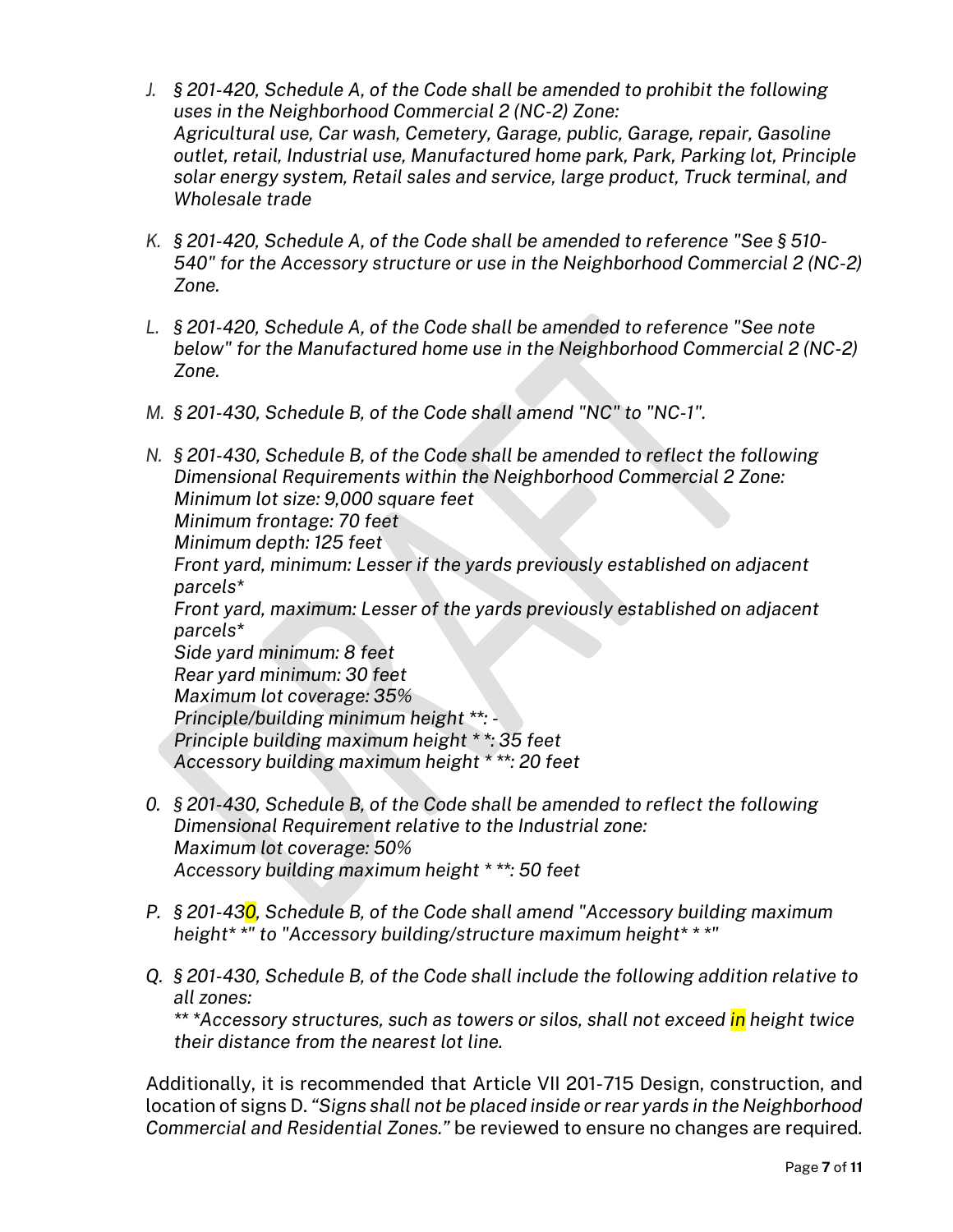### Recommendation: Approve with conditions.

- 1. Article VII 201-715 Design, construction, and location of signs D. *"Signs shall not be placed inside or rear yards in the Neighborhood Commercial and Residential Zones."* should be reviewed to ensure no changes are required.
- 2. In Section P of the proposed amendment, correct the reference error from § 201- 43 to § 201-430.
- *3.* Section Q of the proposed amendment should add the word "in" to the sentence "*\*\* \*Accessory structures, such as towers or silos, shall not exceed in height twice their distance from the nearest lot line."*

**NOTE**: When opening the Schedule B document, the file shows up being named Schedule A, may want to consider updating.

The Board discussed allowing towers or silos in the neighborhood commercial zone.

The Board had a brief discussion on what the intent of Article VII 201-715 and if signs should be allowed for a commercial business, provided recommendation was determined to be adequate.

Additional conversation was had regarding the Section 201-230 discussing the intention of the update for lot coverage definition. The Board suggests this section is reviewed and possibly rewritten to provide additional clarity.

The Board also wanted to ensure compliance with all Local, State and Federal regulatory requirements for this policy change regarding impervious surface.

With no further discussion, Mr. Lehman made a motion to approve with conditions and additions; Mr. Virkler seconded the motion, which carried unanimously.

Ms. Krokowski then read the final review:

#### **VILLAGE OF LOWVILLE JOINT PLANNING BOARD**

Site Plan Review for the proposed 8'x20' expansion of Stewart's Shop located at 7491 South State Street in the Village of Lowville. Tax Map Parcel: #212.15-01-21.110 *Stewart's Shops – Applicant*

The following project documentation was submitted: 1) Site Plans; 2) Variance Approval Resolution from ZBA; 3) Agricultural Data Statement; 4) SEQR Short Environmental Assessment Form (SEAF) with EAF Mapper Report; 5) Project Location on Zoning Map and 6) Tax Parcel Map.

*Compatibility With Adjacent Uses:*

The zoning for this area is identified as VC (Village Center). Currently, the property identified is an operational convenience store/gas station, which is consistent with the commercial nature of the Village Center. The applicant is proposing an 8' x 20' freezer/cooler addition to accommodate the increased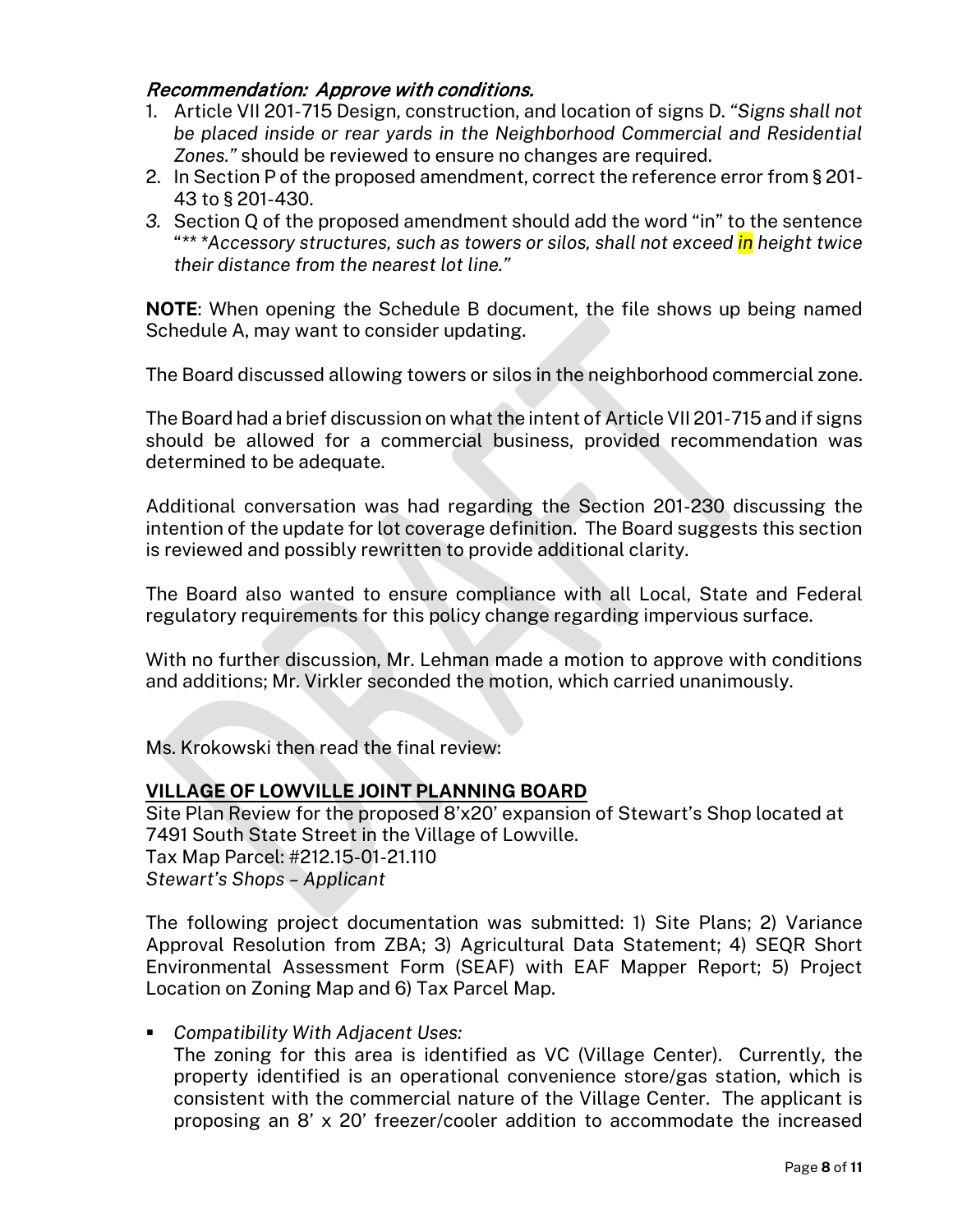demand of ice cream during the annual ice cream sale. The proposed use appears to be compatible with adjacent uses.

*Traffic Generation and Effect:*

The roadway is identified as South State Street, also known as NYS Route 26. This roadway consists of two lanes of travel in a north-south direction. The applicant intends to use the existing driveway entrance and as noted on page 2 of the submitted SEAF, the proposed action will not result in a substantial increase in traffic above present levels.

*Protection of Community Character:*

The applicant is proposing a minimal addition to a commercial property inside the Village's auto-commercial zone. Based on review of the current zoning criteria in the County file for the Village of Lowville, the proposed project is in compliance with the criteria under Part II, Article III Section 201-310 Types and purposes of zones.

According to the SEAF submitted, the proposed action is not in a critical environmental area, national or state register of historical places or state eligible sites or archeological site, is not designated as a critical habitat to threatened/endangered species; however, the applicant should be cognizant of activities that could impact the Northern Long-Eared Bat and the Monarch Butterfly. US Fish and Wildlife Services also identified 2 bird species having common breeding seasons from May-August, which should be avoided for activities of potential impact. The proposed site does not contain all or part of a registered National Natural Landmark. As part of this review, an Environmental Assessment Form Mapper was completed and the project site, or any portion of it, is not located in or adjacent to an area designated as sensitive for archeological sites on the NY State Historic Preservation Office (SHPO) archaeological site inventory.

The proposed action appears to be consistent with the community character.

*Signage:*

The applicant has not proposed any updates to their current signage. If changes to the current signage are needed, compliance with Article VII is required.

*Drainage:*

Based on the information supplied by the applicant on the SEAF, the action site and/or adjoining lands do not contain wetlands or other waterbodies regulated by a federal, state, or local agency. The addition is not expected to significantly change the drainage patterns of the site and downspouts will be used to direct runoff into existing catch basins.

*Erosion:*

*According to the application, there will be approximately .003 acres (Acreage=(8'x20')/43560) disturbed for the proposed project. The ground disturbance should be limited to the blueprint of the proposed structure. The*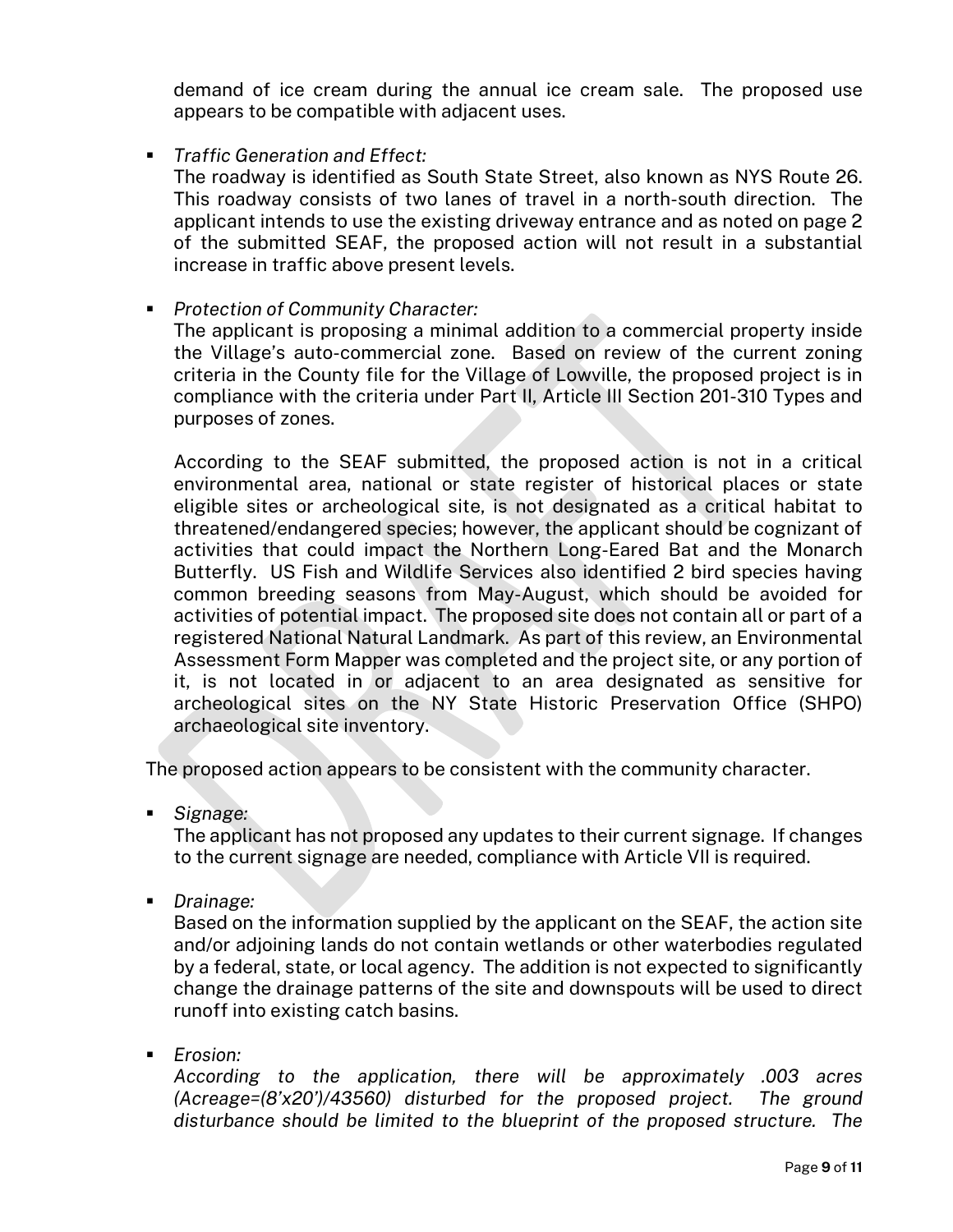*proposed project falls below the 1-acre threshold which would require the applicant to obtain a SPDES permit.*

*Parking:*

The existing parking spaces will be utilized, as this is a minor project that is not anticipated to increase the customer traffic. Nonetheless, the applicant should ensure compliance with Article VIII Parking and Loading regulations.

*Community Facilities:*

According to the submitted SEAF, the proposed action will not connect to public water supply or wastewater utilities.

*Lighting:*

The applicant has not proposed lighting for the addition. If the applicant intends to add lighting, to ensure compliance with Article X § 201-1030, the applicant should submit a lighting plan to the Village Planning Board before approval is issued.

*Landscaping and Screening:*

The applicant has not proposed landscaping; however, the addition will not be visible to the public or adjacent properties due to the proposed location in relation to the fence and existing retaining wall.

# Recommendation: Approve with the following conditions

- 1. While lighting was not included in the application, to ensure compliance with Article X § 201-1030, if lighting is indeed planned, the applicant should submit a lighting plan to the Village Planning Board before approval is issued.
- 2. The applicant has not proposed any updates to their current signage; however, if changes to the current signage are needed, compliance with Article VII is required.
- 3. Compliance with all Local, State and Federal regulatory requirements for this type of facility and the products stored.

**Note:** On page 1 of the submitted SEAF, the answers to number 3 seem to be inconsistent with the scope of the project, please review to ensure the accuracy.

There was a brief discussion about the practicality of this review as well as the fact that it causes a burden for business development.

With no further discussion, Mr. Lehman made a motion to approve with conditions; Mr. Hunt seconded the motion, which carried unanimously.

- **(7) Report of County Planner:** None
- **(8) Unfinished Business:** None